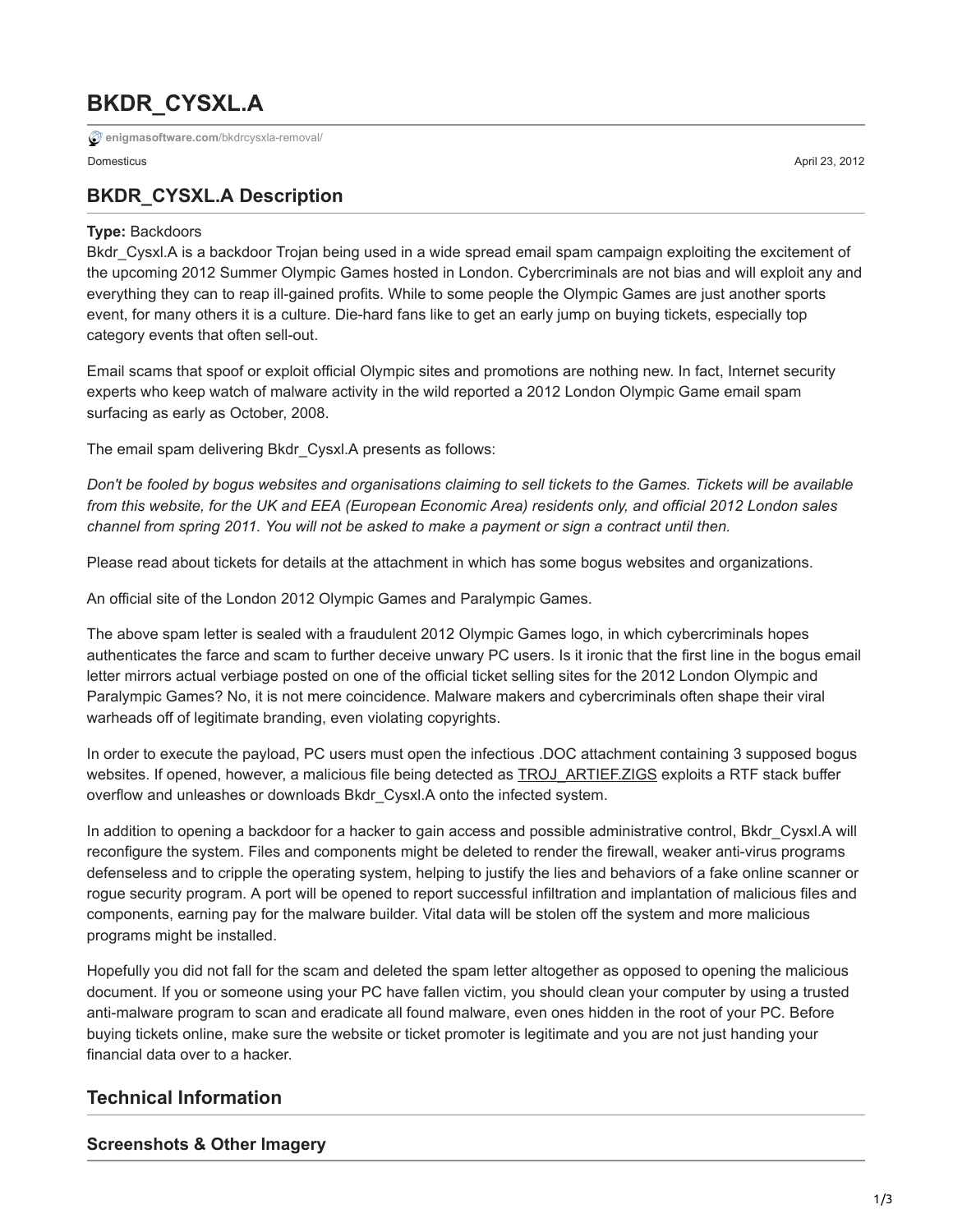## **SpyHunter Detects & Remove BKDR\_CYSXL.A**

| SpyHunter <sup>*</sup> 5                                                                                                                                                                                                                                                                                                                                                                                                    |                                                | Scan Complete!<br><b>2 Security Issues Found</b> |                                 |  |                                                                                                                                                                                                                                                                                                                                                                                                                                                                                                                      | 2/34341 | ⇦<br><b>BUY!</b> | □<br>V: 5.11.8<br>DB: 2021.11.23x01 | $\times$ |  |
|-----------------------------------------------------------------------------------------------------------------------------------------------------------------------------------------------------------------------------------------------------------------------------------------------------------------------------------------------------------------------------------------------------------------------------|------------------------------------------------|--------------------------------------------------|---------------------------------|--|----------------------------------------------------------------------------------------------------------------------------------------------------------------------------------------------------------------------------------------------------------------------------------------------------------------------------------------------------------------------------------------------------------------------------------------------------------------------------------------------------------------------|---------|------------------|-------------------------------------|----------|--|
| ſпl<br><b>Active Scan</b><br>Home                                                                                                                                                                                                                                                                                                                                                                                           | $\circledcirc$<br>Malware/PC Scan              | System Guard                                     | 503<br><b>Settings</b>          |  |                                                                                                                                                                                                                                                                                                                                                                                                                                                                                                                      |         |                  | <b>HelpDesk</b>                     | About    |  |
| ■ ① Malware: 2                                                                                                                                                                                                                                                                                                                                                                                                              |                                                |                                                  |                                 |  |                                                                                                                                                                                                                                                                                                                                                                                                                                                                                                                      |         |                  |                                     |          |  |
| Below is a list of malware objects detected on your computer. Malware may include spyware, adware, trojans, ransomware, worms, viruses, and rootkits. Malware<br>generally represents a security threat and should be removed from your system as soon as possible. Each of the objects identified below has been pre-set to be<br>removed. Should you wish not to remove any of these objects, you may uncheck them below. |                                                |                                                  |                                 |  |                                                                                                                                                                                                                                                                                                                                                                                                                                                                                                                      |         |                  |                                     |          |  |
| ✔ 1 \\, Severity Level: 60% (Medium)<br>$\Box$ [F] file.exe<br>$\Box$ [F] file.dll                                                                                                                                                                                                                                                                                                                                          | disable without using anti-spyware technology. |                                                  | <b>BKDR CYSXL.A (2 objects)</b> |  | BKDR CYSXL.A is a backdoor that exploits vulnerabilities of installed programs and bypasses the normal authentication process to allow hackers to gain remote access to<br>a compromised system, while attempting to remain undetected. BKDR_CYSXL.A may take the shape of an installed software to obtain remote, unauthorized access to<br>your computer or may infect your system through rootkits, viruses, or worms. Backdoors such as BKDR_CYSXL.A work sneakily, making it very difficult for you to find and |         |                  |                                     |          |  |
|                                                                                                                                                                                                                                                                                                                                                                                                                             |                                                |                                                  |                                 |  |                                                                                                                                                                                                                                                                                                                                                                                                                                                                                                                      |         | <b>Next</b>      |                                     |          |  |

# **File System Details**

| #                                                                                                                     | <b>File Name</b>                                                      | MD <sub>5</sub>                  | <b>Detection</b><br>Count |
|-----------------------------------------------------------------------------------------------------------------------|-----------------------------------------------------------------------|----------------------------------|---------------------------|
|                                                                                                                       | %System<br>Root%\Document<br>and Settings\All<br>users\realupdate.exe |                                  | N/A                       |
| Name: %System Root%\Document<br>and Settings\All users\realupdate.exe<br>Type: Executable File<br>Group: Malware file |                                                                       |                                  |                           |
| 2                                                                                                                     | %System%\cydll.dll                                                    |                                  | N/A                       |
| Name: %System%\cydll.dll<br>Type: Dynamic link library<br>Group: Malware file                                         |                                                                       |                                  |                           |
| 3                                                                                                                     | file.exe                                                              | 14b6fcdff12b707bf660d552b2e24731 | $\Omega$                  |